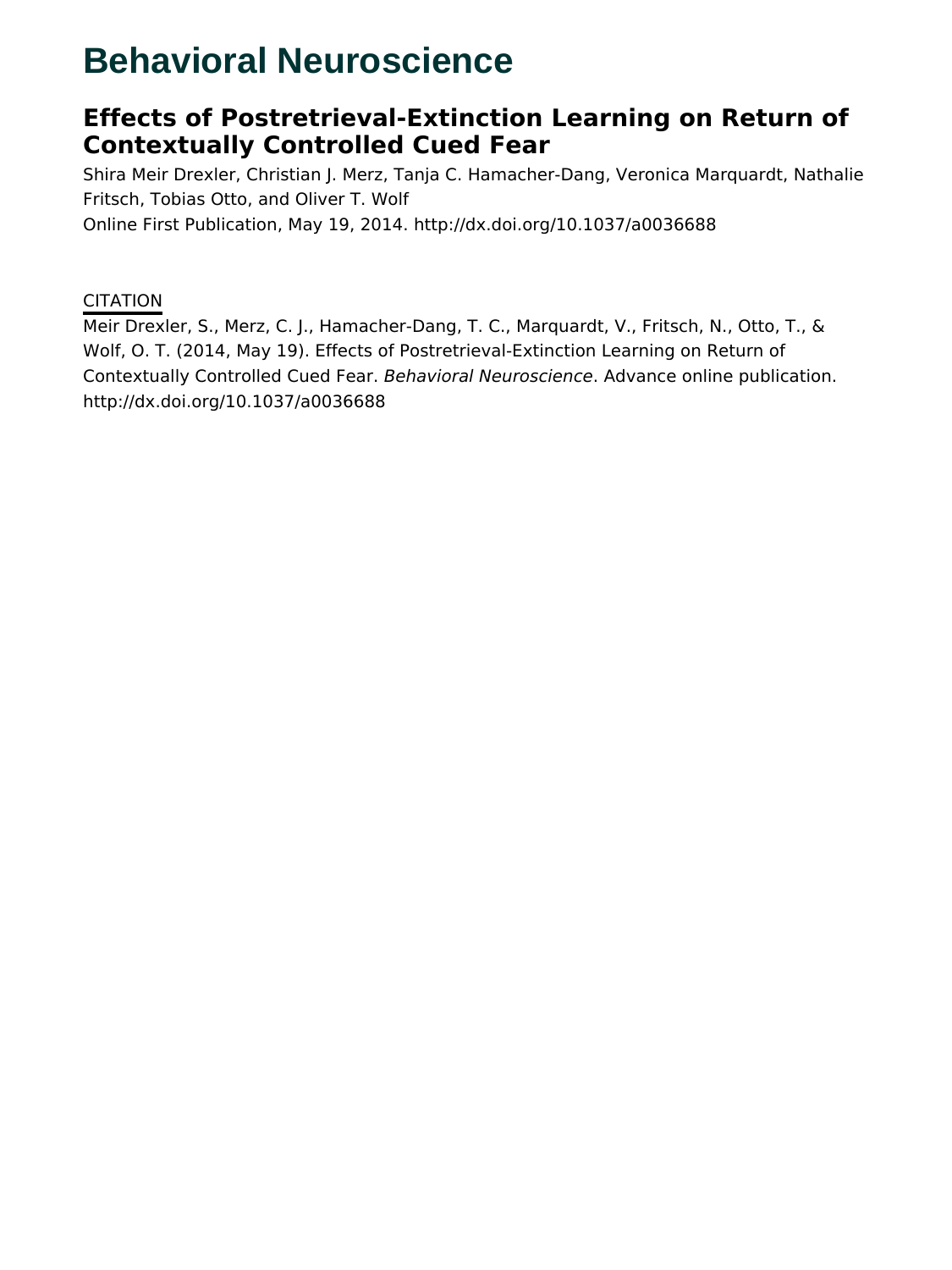### BRIEF COMMUNICATION

## Effects of Postretrieval-Extinction Learning on Return of Contextually Controlled Cued Fear

#### Shira Meir Drexler, Christian J. Merz, Tanja C. Hamacher-Dang, Veronica Marquardt, Nathalie Fritsch, Tobias Otto, and Oliver T. Wolf Ruhr-University Bochum

Reactivation of an already consolidated memory makes it labile for a period of several hrs, which are required for its reconsolidation. Evidence suggests that the return of conditioned fear through spontaneous recovery, reinstatement, or renewal can be prevented by blockading this reconsolidation process using pharmacological or behavioral interventions. Postretrieval-extinction learning has been shown to prevent the return of cued fear in humans using fear-irrelevant stimuli, as well as cued and contextual fear in rodents. The effects of postretrieval extinction on human contextually controlled cued fear to fear-relevant stimuli remain unknown, and are the focus of the present study. The experimental design was based on 3 consecutive days: acquisition, reactivation and extinction, and re-extinction. For the fear conditioning, 2 zoo frames served as different contexts, 5 fear-relevant stimuli (aversive animal pictures) served as conditioned stimuli (CS), electric shocks served as unconditioned stimuli (UCS). Expectancy ratings and skin-conductance response (SCR) were used as measures of fear responses; spontaneous recovery and renewal were used as indicators of the return of fear. The expectancy ratings and SCR results indicated spontaneous recovery on the third day, regardless of retrieval prior to extinction. No robust renewal effect was seen. It is suggested that the use of fear-relevant stimuli, the context salience, or reactivation context may explain the lack of reconsolidation effect. Our study indicates that the beneficial effects of postretrieval-extinction learning are sensitive to subtle methodological changes.

*Keywords:* fear learning, fear relevant, extinction, reconsolidation, skin conductance response (SCR)

In the fear conditioning paradigm, a contingency is made between a neutral stimulus serving as a predictor (conditioned stimulus, or CS) and an aversive event that naturally leads to a fear response (unconditioned stimulus, or UCS; Rescorla, 1988). Once conditioning occurs, the CS is able to elicit a conditioned fear response (CR) by itself. The fear conditioning paradigm is a very commonly used model for anxiety disorders such as phobias, which are related to past experience with an aversive event. The extinction training—a repeated exposure to CS without UCS—is a very common intervention for treating learned fears. However, as it does not erase the original fear memories but creates a new

safety memory, a substantial proportion of participants experiences relapse (Bouton, 2002; Craske, 1999; Myers & Davis, 2007). Recovery of fear can occur either spontaneously after passage of time (spontaneous recovery; Rescorla, 2004), after changing the context in which the extinction learning took place (renewal; Bouton & King, 1983), or after unsignaled exposure to the UCS (reinstatement; Rescorla & Heth, 1975). To avoid the return of fear, a recent line of intervention aims to target the fear memory itself.

In contrast to the traditional view on memory, which has suggested a full stability of the memory trace upon its consol-

Shira Meir Drexler, Department of Cognitive Psychology, Institute of Cognitive Neuroscience, and International Graduate School of Neuroscience, Ruhr-University Bochum; Christian J. Merz, Department of Cognitive Psychology, Institute of Cognitive Neuroscience, Ruhr-University Bochum; Tanja C. Hamacher-Dang, Department of Cognitive Psychology, Institute of Cognitive Neuroscience, and International Graduate School of Neuroscience, Ruhr-University Bochum; Veronica Marquardt, Department of Cognitive Psychology, Institute of Cognitive Neuroscience, Ruhr-University Bochum; Nathalie Fritsch, Laboratory of Experimental Psychology, Ruhr-University Bochum, Germany; Tobias Otto, Department of Cognitive Psychology, Institute of Cognitive Neuroscience, Ruhr-University Bochum; Oliver T. Wolf, Department of

Cognitive Psychology, Institute of Cognitive Neuroscience, and International Graduate School of Neuroscience, Ruhr-University Bochum.

Funding for this study was provided by Project P5 (WO 733/13-1; 13-2) of the German Research Foundation (DFG) Research Unit 1581, "Extinction Learning: Neural Mechanisms, Behavioral Manifestations, and Clinical Implications." The DFG had no role in study design, collection, analysis or interpretation of data, writing of the manuscript, or in the decision to submit the paper for publication. We thank Christoph Fraenz for his assistance with the manuscript.

Correspondence concerning this article should be addressed to Oliver T. Wolf, Department of Cognitive Psychology, Institute of Cognitive Neuroscience, Ruhr-University Bochum, Universitätsstr. 150, D-44780 Bochum, Germany. E-mail: oliver.t.wolf@ruhr-uni-bochum.de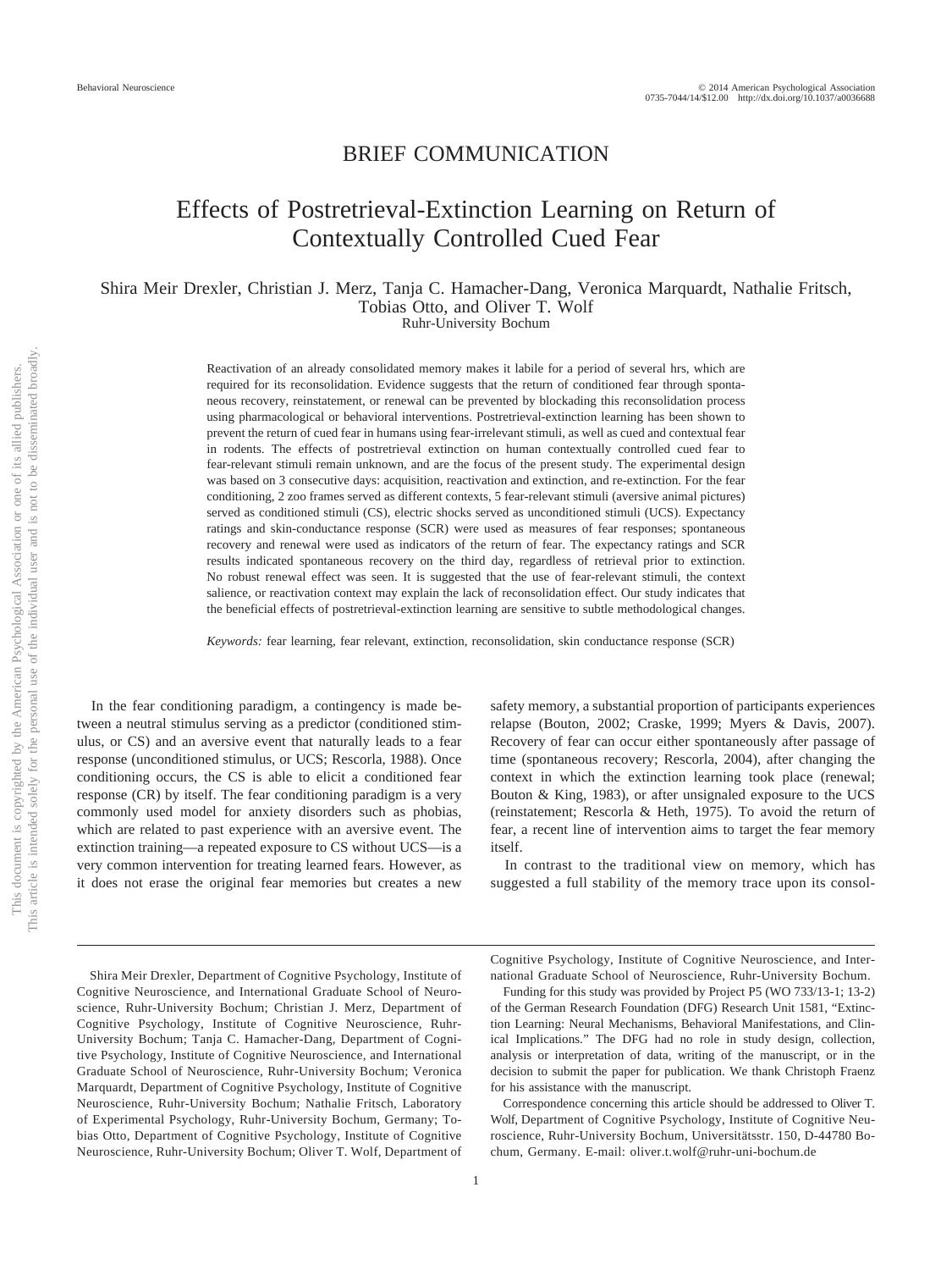idation, recent studies have shown that reactivation of an already consolidated memory item (via its retrieval) makes it once again fragile and susceptible to interruption until it reconsolidates (Nader, Schafe, & LeDoux, 2000). In other words, memory consolidation is not a one-time event (Lewis, 1979). Postreactivation reconsolidation shares several similar mechanisms with initial memory consolidation (e.g., the dependency on protein synthesis and noradrenergic activity), and can be affected by similar pharmacological interventions. In rodents, postretrieval administration of protein-synthesis inhibitors has been found to impair memory reconsolidation in various tasks (Alberini, 2008; Dudai, 2004; Duvarci & Nader, 2004). --Blockers have shown similar effects on reconsolidation of conditioned fear (Kindt, Soeter, & Vervliet, 2009; Soeter & Kindt, 2011), emotional episodic memory (Schwabe, Nader, Wolf, Beaudry, & Pruessner, 2012), and even traumatic memories (Brunet, Orr, Tremblay, & Robertson, 2008) in humans.

As pharmacological interventions bear a certain degree of risk, recent studies have aimed to find a potent and safe behavioral intervention for impairing unwanted memories. Indeed, animal and human studies have shown that new learning postretrieval can interfere with the original memory in declarative (Forcato et al., 2007; Hupbach, Gomez, Hardt, & Nadel, 2007; Strange, Kroes, Fan, & Dolan, 2010; Schwabe & Wolf, 2009; Wichert, Wolf, & Schwabe, 2011) and procedural memory tasks (Walker, Brakefield, Hobson, & Stickgold, 2003) and cued (Clem & Huganir, 2010; Monfils, Cowansage, Klann, & Le-Doux, 2009; Schiller et al., 2010) and contextual (Rao-Ruiz et al., 2011) fear conditioning. For example, Schiller et al. (2010) showed that postretrieval-extinction learning blocks spontaneous recovery of the fear response to fear-irrelevant CS. The effect was highly selective to the reactivated stimulus, and lasted one year. Postretrieval-extinction learning can also disrupt the renewal of fear in rodents (Monfils, Cowansage, Klann, & LeDoux, 2009). Some human studies have successfully replicated Schiller et al.'s (2010) results (Agren et al., 2012; Oyarzún et al., 2012), but others failed (Golkar, Bellander, Olsson, & Öhman, 2012; Kindt & Soeter, 2013; Soeter & Kindt, 2011). None of them, however, examined renewal of contextually controlled cued fear using fear-relevant stimuli. The current study aims to fill in this gap.

This study used a contextually controlled cued fearconditioning paradigm (Ungör & Lachnit, 2006, 2008) with fear-relevant stimuli aimed to enhance acquisition (Kindt, Soeter, & Vervliet, 2009). Skin conductance responses (SCRs, representing autonomic responses; Schiller et al., 2010) and expectancy ratings (representing declarative contingency knowledge; Kindt & Soeter, 2013) served as measures of fear. Spontaneous recovery and renewal effects served as measures of the return of fear. If postretrieval-extinction learning could indeed have impaired the fear memory itself, we expected it to lead to a stronger and more lasting effect on fear (weaker or even absent spontaneous recovery and renewal), compared with extinction learning without reactivation. As sex effects on reconsolidation are mainly unknown, this factor was examined in an exploratory manner.

#### **Materials and Method**

#### **Participants**

Participants ( $N = 39$ ; 20 men, 19 women) aged 19-30 years volunteered for the study. None of the participants had a somatic/ endocrine disease or a history of psychiatric/neurological treatment. Apart from hormonal contraceptives (used by all the women in the sample), participants didn't take any regular medication. Participants were recruited via announcements on bulletin boards at the campus of Ruhr-University Bochum, Germany, and received a financial reward for participation. The study was approved by the local ethics committee. All participants signed an informed consent. Participants were randomly assigned to two groups: reactivation plus extinction and extinction only (control group).

#### **Stimuli**

Five aversive animal pictures (dog, spider, shark, snake, and tiger) with similar values for valence, dominance, and arousal were chosen from the International Affective Picture System (IAPS; Lang, Bradley, & Cuthbert, 2005) and served as CS. They were presented (8 s) in two distinguishable zoo frames with different names, colors, and textures, serving as two different contexts (A and B). Electric shock (100 ms) to the left shin served as the UCS and coterminated with the  $CS +$ . A constant voltage stimulator (STM100C; BIOPAC Systems, Goleta, CA) provided the transcutaneous electrical stimulation through two silver/silverchloride (Ag/AgCl) electrodes (0.5 cm<sup>2</sup> surface each). Stimulus intensity was set for each participant individually using a gradually increasing rating procedure to an "unpleasant, but not painful" level. The individual settings were used in all three experimental days.

#### **Expectancy Ratings**

During the first 5 s following each stimulus onset, participants had to predict whether they would receive an electric shock or not, using an 11-step scale appearing on the screen together with the CS. The scale ranged from  $-5$  (*no shock*) to  $+5$  (*shock*) with 0 representing complete uncertainty.

#### **Skin Conductance Responses**

SCRs were sampled using Ag/AgCl electrodes filled with an isotonic electrolyte medium (Synapse Conductive Electrode Cream, Kustomer Kinetics Inc., Arcadia, CA), placed at the hypothenar of the nondominant hand. SCR amplitudes to the CS and UCS served as measures of the CRs and unconditioned responses (UCRs), respectively. The level of SCR was determined by taking the base-to-peak difference for the largest waveform during 5– 8.5 s (CR, upon completion of expectancy rating) and 8.5–13 s (UCR) after CS onset.

#### **Learning Procedure**

The study consisted of three consecutive stages conducted 24 hr apart: acquisition, reactivation and extinction, and re-extinction. The 24-hr breaks were inserted to allow memory consolidation (Dudai, 2004).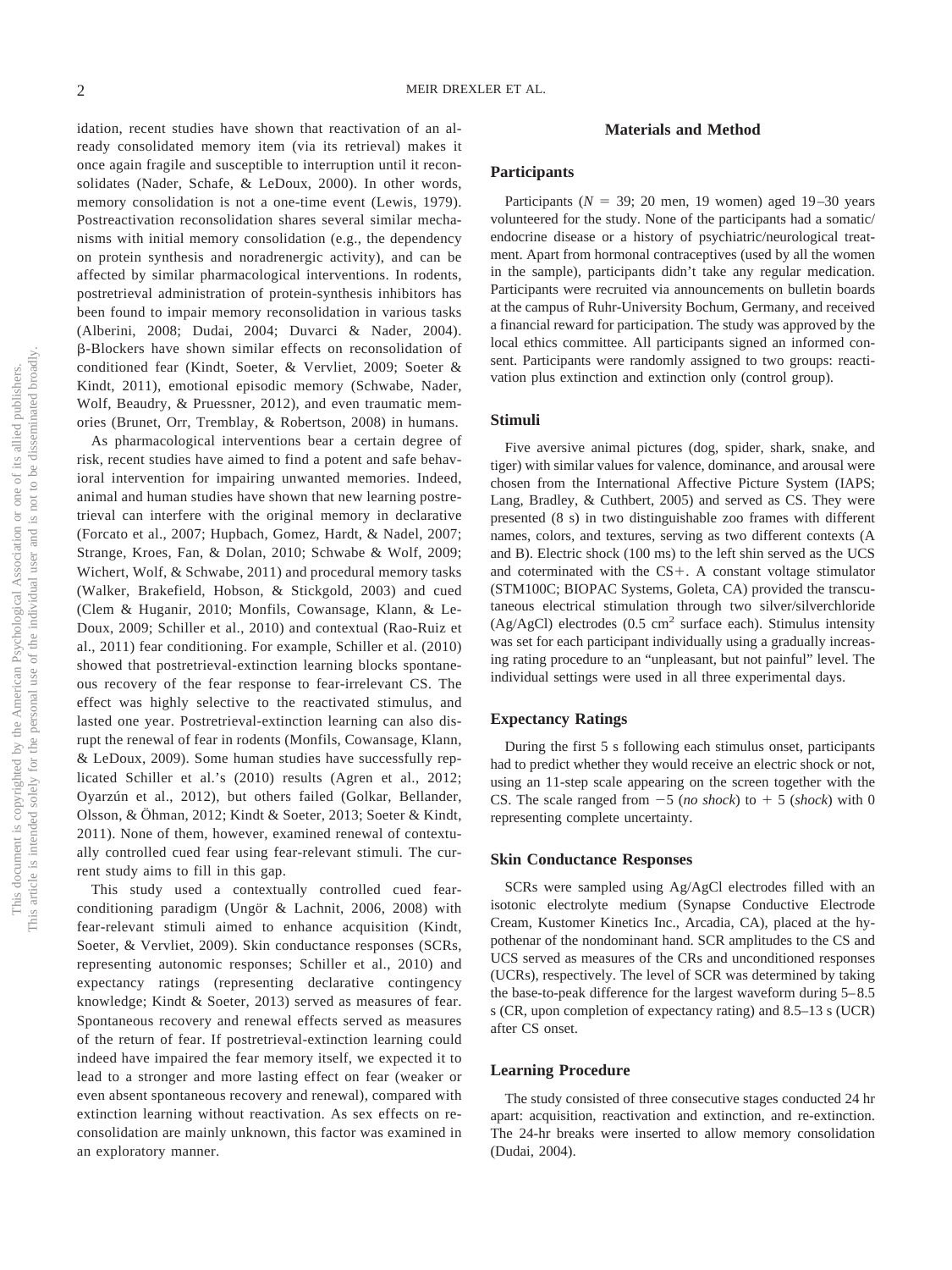**Day 1: Acquisition.** On the first day, two animal pictures serving as  $CS$  + were presented in context A or B and were paired with an electric shock,  $CS1+ (A)$ ,  $CS3+ (B)$ ; two different pictures were presented in context A or B and served as CS– : CS2– (A), CS4 – (B) without electric shock. A 75% reinforcement rate was chosen to prevent a quick extinction on the second day. When reinforced, the  $CS$  + coterminated with the UCS. Intertrial intervals (ITIs) between offset of one stimulus and onset of the next were  $8-12$  s; each of the CSs was presented 16 times in a pseudorandomized order. To enhance CS–UCS contingency retention on the following days, participants were instructed to remember what they learned during this phase (Norrholm et al., 2006).

**Day 2: Reactivation and extinction.** As mere retrieval is not sufficient to trigger memory reconsolidation (Sevenster, Beckers, & Kindt, 2012), all participants were attached to shock and skin conductance electrodes. Afterward, participants from the reactivation  $+$  extinction group were presented with the CS1  $+$  (unreinforced) for 30 s, without acquisition context (the specific zoo frame). Following a 10-min break (Schiller et al., 2010), during which they watched a recorded TV show, participants started the extinction training. Participants from the extinction-only group started the extinction training immediately after electrodes attachment and watching the TV-show, without prior  $CS1+$  presentation. The extinction training comprised presentation of four stimuli in context A or B,  $CS1+ (B)$ ,  $CS2- (A)$ ,  $CS4- (B)$ ,  $CS5- (A)$ , unreinforced, eight times each, in a pseudorandomized order (ITI  $8-12$  s). Most critically, the CS1+, which had been acquired in context A, was now extinguished in context B.

**Day 3: Re-extinction.** On this day, all participants were presented with eight trials for each  $CS1 +$  and  $CS3 +$  in context A or B,  $CS1+$  (A),  $CS3+$  (A),  $CS1+$  (B),  $CS3+$  (B; unreinforced, pseudorandomized order, ITI 8 –12 s). Spontaneous recovery of fear was tested by comparing end of extinction (Day 2) to beginning of re-extinction (Day 3) for  $CS1+$  in extinction context,  $CS1+$  (B). Possible ABA renewal effects were tested by comparing first trial of  $CS1+$  in acquisition (A) and extinction (B) contexts. In addition, percent of SCR recovery for  $CS1+$  in context A or B was calculated as SCR level on the first trial of re-extinction (Day 3) divided by the largest SCR on acquisition (Day 1, context A; Milad, Orr, Pitman, & Rauch, 2005).

#### **Results**

#### **Expectancy Ratings**

For the acquisition phase, analysis of variance (ANOVA) with the within-subjects factors  $CS$  ( $CS+$ ,  $CS-$ ), context  $(A, B)$  and time (trials 1–16), and the between-subjects factors group and sex showed a significant effect of CS ( $F_{1, 37} = 310.06$ ,  $p < .001$ ) and of time  $(F_{15, 23} = 12.19, p < .001)$ . In addition, a significant interaction CS x time was found  $(F_{15, 37} = 26.11, p < .001)$ , showing a differential responding pattern to the  $CS+$  and  $CS$ over time. Neither context ( $F_{1, 37} = 0.5$ , *ns*), group ( $F_{1, 37} = 0.5$ , *ns*) nor sex ( $F_{1, 34} = 0.28$ , *ns*) had a significant effect. Figure 1A presents the differential expectancy ratings for the two  $CSs+$ ,  $CS1+$  (A),  $CS3+$  (B) compared with the two CSs–, CS2– (A), CS4 – (B) along 16 trials of acquisition.

For the extinction phase, ANOVA with the within-subjects factors CS  $[CS1 + (B), CS2 - (A), CS4 - (B), CS5 - (A)]$ , and time

 $(trials 1-8)$ , and the between-subjects factors group and sex revealed a significant effect of CS ( $F_{3, 34} = 25.19$ ,  $p < .001$ ) and time ( $F_{7, 30}$  = 76.08,  $p < .001$ ). A significant interaction, CS  $\times$ time was found  $(F_{21, 37} = 19.34, p < .001)$ , indicating a differential responding pattern to the  $CS$  + and  $CS$ – over time. No effect of group ( $F_{1, 36} = 2.06$ , *ns*) or sex ( $F_{1, 34} = 1.28$ , *ns*) was found. Figure 1A demonstrates the decline in shock expectancy to the  $CS$  + along 8 trials of extinction (both groups are combined).

To test for spontaneous recovery, the rating to  $CS1+ (B)$  on the last extinction trial (Day 2) was compared with the ratings of  $CS1+$  (B) on the first re-extinction trial on Day 3, with the between-subjects factors group and sex. ANOVA showed a significant main effect of time  $(F_{1, 36} = 13.98, p = .001)$ . No interaction between time and the between-subjects factor group  $(F_{1, 36} = 0.26, ns)$  was found. Figure 1A shows the rise in shock expectancy to the  $CS$  + in first trials of re-extinction, followed by decline during re-extinction trials. Figure 2A shows the spontaneous recovery effect of both groups.

To test the renewal effect on Day 3, expectancy ratings following first trial of  $CS1+$  (A),  $CS1+$  in acquisition context, were compared with  $CS1+ (B)$ ,  $CS1+$  in extinction context, with the between-subjects factors group and sex. ANOVA neither revealed a significant main effect of context  $(F_{1, 36} = 1.72, ns)$  nor an interaction with group ( $F_{1, 36} = 0.24$ , *ns*). Figure 2B presents the expectancy ratings to  $CS1+$  in context A and B, and shows no significant difference between acquisition and extinction context (no renewal), even though, descriptively, expectancy ratings were higher in context A.

#### **SCR**

For acquisition, ANOVA with the within-subjects factors CS  $(CS+, CS-)$ , context (context A, context B), and time (trials  $1-16$ ) and the between-subjects factors group and sex showed a significant main effect of CS ( $F_{1, 31} = 34.7$ ,  $p < .001$ ) and time  $(F_{5.44, 168.86} = 4.57, p < .001)$  on SCR. The factors context  $(F_{1, 31} = 0.12, ns)$ , group  $(F_{1, 30} = 0.3, ns)$  and sex  $(F_{1, 31} = 0.28,$ *ns*) had no significant effect. Figure 1B presents the mean SCRs to all four CSs during acquisition.

For extinction, ANOVA with the within-subjects factors CS  $[CS1 + (B), CS2 - (A), CS4 - (B), CS5 - (A)]$ , and time (trials 1–8), and the between-subjects factors group and sex showed a significant main effect of time ( $F_{3.53, 116.72} = 10.75, p < .001$ ) on SCR. Neither group ( $F_{1, 33} = 1.86$ , *ns*) nor sex ( $F_{1, 33} = 0.54$ , *ns*) had a significant effect. Figure 1B compares SCR in the first trials of extinction to the last trials in all four CSs. The figure shows that the former reinforced stimulus,  $CS1+ (B)$ , and the new stimulus, CS5– (A), led to a higher response compared with the two "safe" stimuli, CS2–  $(A)$ , CS4–  $(B)$ .

To test for occurrence of spontaneous recovery, the SCR to  $CS1+(B)$  on the last extinction trial (Day 2) was compared with the response to  $CS1+(B)$  on the first trial on Day 3, with the between-subjects factors group and sex. ANOVA revealed a significant main effect of time ( $F_{1, 34} = 4.83, p < .05$ ). Neither group  $(F_{1, 34} = 1.13, ns)$  nor sex  $(F_{1, 34} = 0.4, ns)$  showed a significant effect. Figures 1B and 2C demonstrate the spontaneous recovery in both groups.

To test for a renewal effect on Day 3, SCR on first trial of  $CS1+(A; CS1+$  in acquisition context) was compared with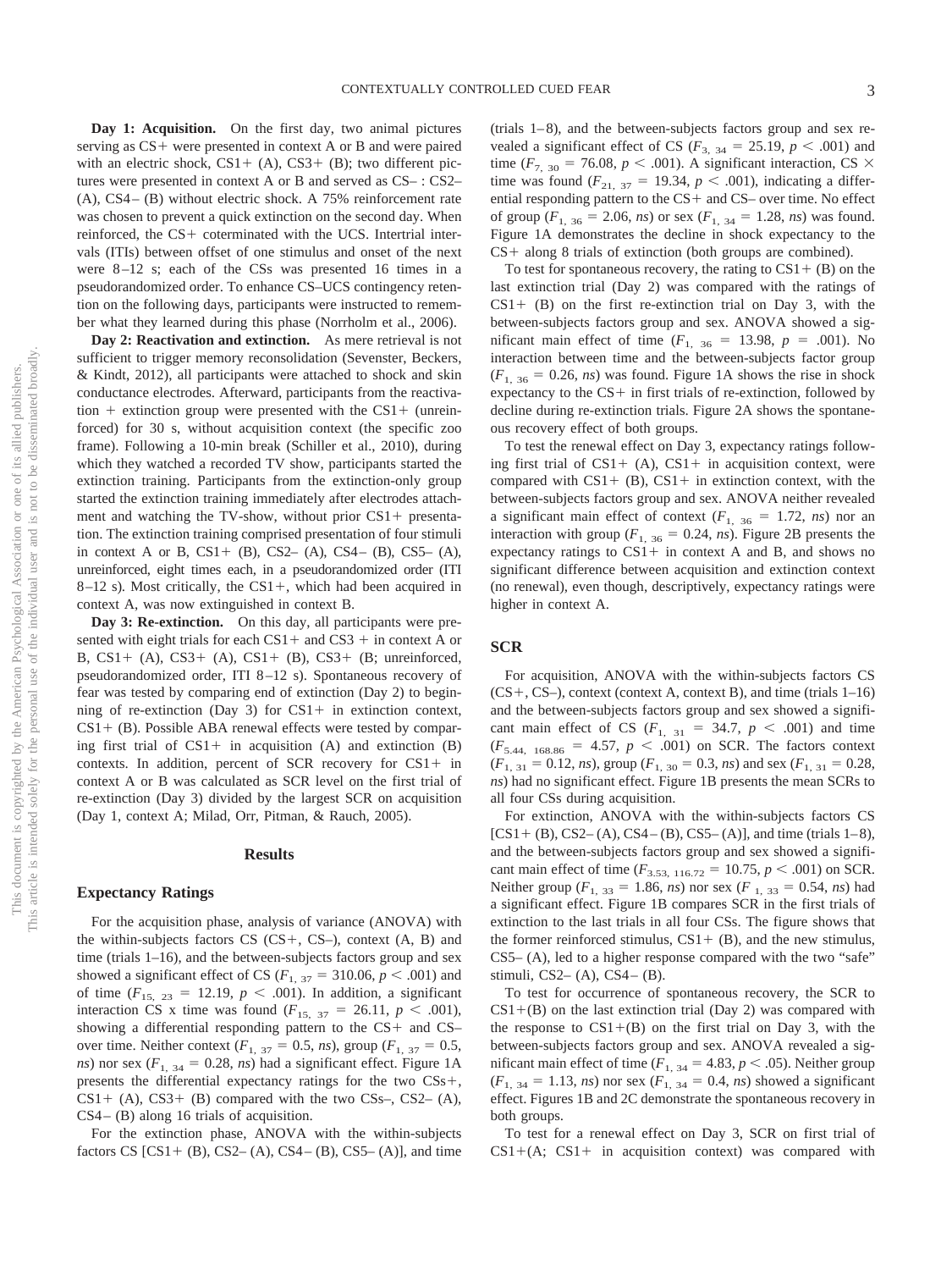

*Figure 1.* Expectancy ratings and mean skin conductance responses (SCRs) during acquisition, extinction, and re-extinction (experimental Days 1, 2, and 3, respectively) in both experimental groups (combined). *Figure 1A.* Expectancy ratings, acquisition: Expectancy ratings of CS representing shock  $(+)$  or no-shock  $(-)$  in two different contexts (A or B) during 16 trials of acquisition. Extinction: Expectancy ratings of formerly reinforced  $(+)$  or not-reinforced  $(-)$  CS in two different contexts (A or B) during eight trials of extinction. Re-extinction: Expectancy ratings of formerly reinforced  $(+)$  CS in two different contexts (A or B) during eight trials of re-extinction. No significant difference between the groups was found in acquisition, extinction or re-extinction. *Figure 1B.* SCRs, acquisition: Mean SCRs in 16 trials of acquisition to CSs representing shock (+) or no-shock  $(-)$  in two different contexts (A or B). Significant differences between  $CS+$  and  $CS-$  were found; no effect of context. Extinction: Mean SCRs to the formerly reinforced  $(+)$  or not-reinforced  $(-)$  CS in two different contexts (A or B) in the beginning (first four trials) compared with end (last four trials) of extinction. At the beginning of extinction, the former reinforced stimulus  $(CS1+)$ , presented under a different context (B), led to a significantly higher response compared with all other stimuli; a new stimulus (CS5–) led to a significantly higher response compared with CS2– and CS4 –. No difference was found between CS2– and CS4 –. The response to each stimulus was significantly higher at the beginning of extinction than at the end of extinction. At the end of extinction, no significant differences between the stimuli were found. Re-extinction: Mean SCRs to the formerly reinforced  $(+)$  CS in two different contexts (A or B) in the beginning (first trial) compared with the end (last trial) of re-extinction. During re-extinction, the former reinforced stimuli  $(CS1 +, CS3+)$  were presented in the two contexts (A and B). No difference (no ABA renewal) was found between the stimuli. The response to each stimulus was significantly higher at the beginning of re-extinction than at the end of re-extinction. Significant differences between the groups were detected in re-extinction and are presented on *Figure 2.* \*\*  $p < .01$ ;  $p < .05$ . Error bars represent standard error of the mean.

 $CS1+(B; CS1+$  in extinction context) with the between-subjects factors group and sex. ANOVA showed an interaction of group and sex  $(F_{1, 34} = 4.63, p \le .05)$ . A significant difference between  $CS1+$  in the acquisition and extinction contexts (renewal effect) was found only in females from the reactivation  $+$  extinction group  $(F_{1, 9} = 5.5, p < .05)$ . No effect was detected in males from either the reactivation + extinction ( $F_{1, 8}$  = .008, ns) or extinction only group ( $F_{1, 8} = 0.02$ , *ns*), or in females from the extinction-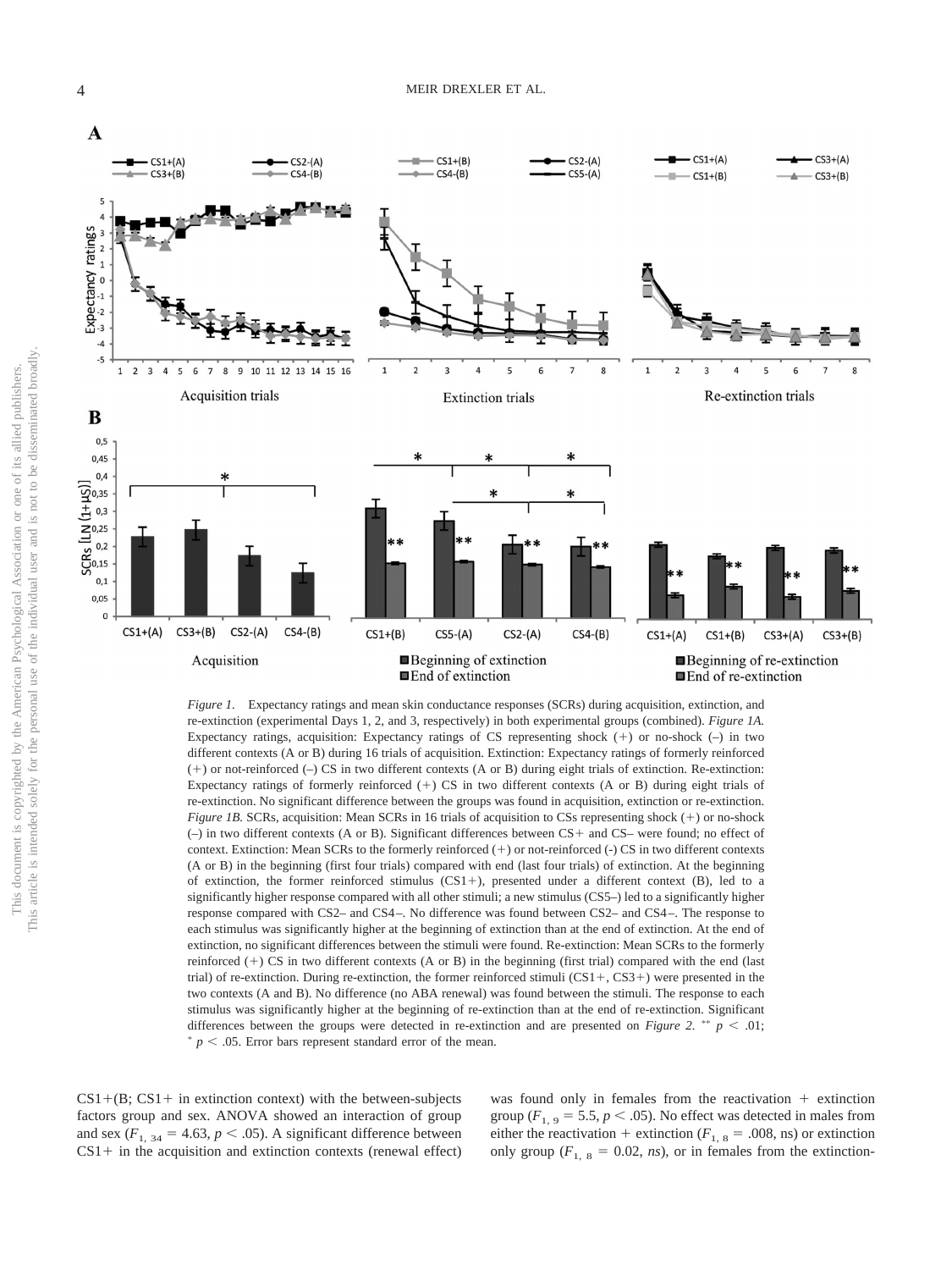

*Figure 2. Figure 2A*, *2C*. Spontaneous recovery tests. *Figure 2A.* Expectancy ratings for the last CS1 presentation on extinction (Day 2) compared with the first CS1 + presentation on re-extinction (Day 3; context B on both days). Spontaneous recovery was found in both groups, but no difference between the groups emerged. *Figure 2C*. SCR for the last CS1 + presentation on extinction (Day 2) compared with the first CS1 + presentation on re-extinction (Day 3; context B on both days). Spontaneous recovery was found in both groups, but no difference between the groups emerged. *Figures 2B, 2D*. Renewal tests. *Figure 2B*. Expectancy rating to CS1 during re-extinction (Day 3) in the first trial in extinction context (B) compared with the first trial in acquisition context (A). No significant renewal effect was found in both groups, no difference between the groups was detected. *Figure 2D*. SCR to CS1+ during re-extinction (Day 3) in the first trial in extinction context (B) compared with the first trial in acquisition context (A). A renewal effect was found only in women from the reactivation group.  $p < .05$ . Error bars represent standard errors of the mean.

only group ( $F_{1, 8} = 0.6$ , *ns*). Figure 2D depicts the response to  $CS1+$  (A) and  $CS1+$  (B) and shows that the renewal effect was found only in females from the reactivation  $+$  extinction group. In addition, percent of SCR recovery for  $CS1+$  (A) was compared with  $CS1+$  (B) with the between-subjects factors group and sex. ANOVA showed a marginally significant interaction of group and sex  $(F_{1, 34} = 2.89, p = .098)$ . A marginally significant difference between  $CS1+$  (A) and  $CS1+$  (B) recovery (renewal effect) was found in females from the reactivation  $+$  extinction group ( $F_{1,9}$ ) 4.04,  $p = .075$ ; data not shown). No effect was detected in males from either the reactivation  $+$  extinction ( $F_{1, 9} = .001$ , ns) or extinction only group ( $F_{1,8} = 0.07$ , *ns*), or in females from the extinction only group  $(F_{1, 8} = 0.01, ns)$ .

#### **Discussion**

The present study has attempted to use postretrieval-extinction learning to prevent the return of contextually controlled cued fear in humans. The study used a 3-day reconsolidation design, adopted from Schiller et al. (2010) while using fear-relevant stimuli (Kindt, Soeter, & Vervliet, 2009) in contextual settings (Ungör & Lachnit, 2006). In contradiction to the hypothesis, the results showed spontaneous fear recovery in both groups. In addition, no robust renewal effects could be observed in either group. Unexpectedly, a renewal effect was seen in females from the reactivation  $+$  extinction group. Several methodological differences between this study and studies in which a reconsolidation effect was found (Agren et al., 2012; Clem & Huganir, 2010; Monfils, Cowansage, Klann, & LeDoux, 2009; Rao-Ruiz et al., 2011; Schiller et al., 2010) could explain these results.

#### **Fear Acquisition for Fear-Relevant or Fear-Irrelevant Stimuli**

The objects of clinical fears are usually fear-relevant. To make conditioning more robust and ecologically valid, we used aversive animal pictures as CSs. The results revealed no significant differences between groups in spontaneous fear recovery, that is, the return of fear could not be blocked. These findings stand in contrast to Schiller et al.'s (2010) results, and may be explained by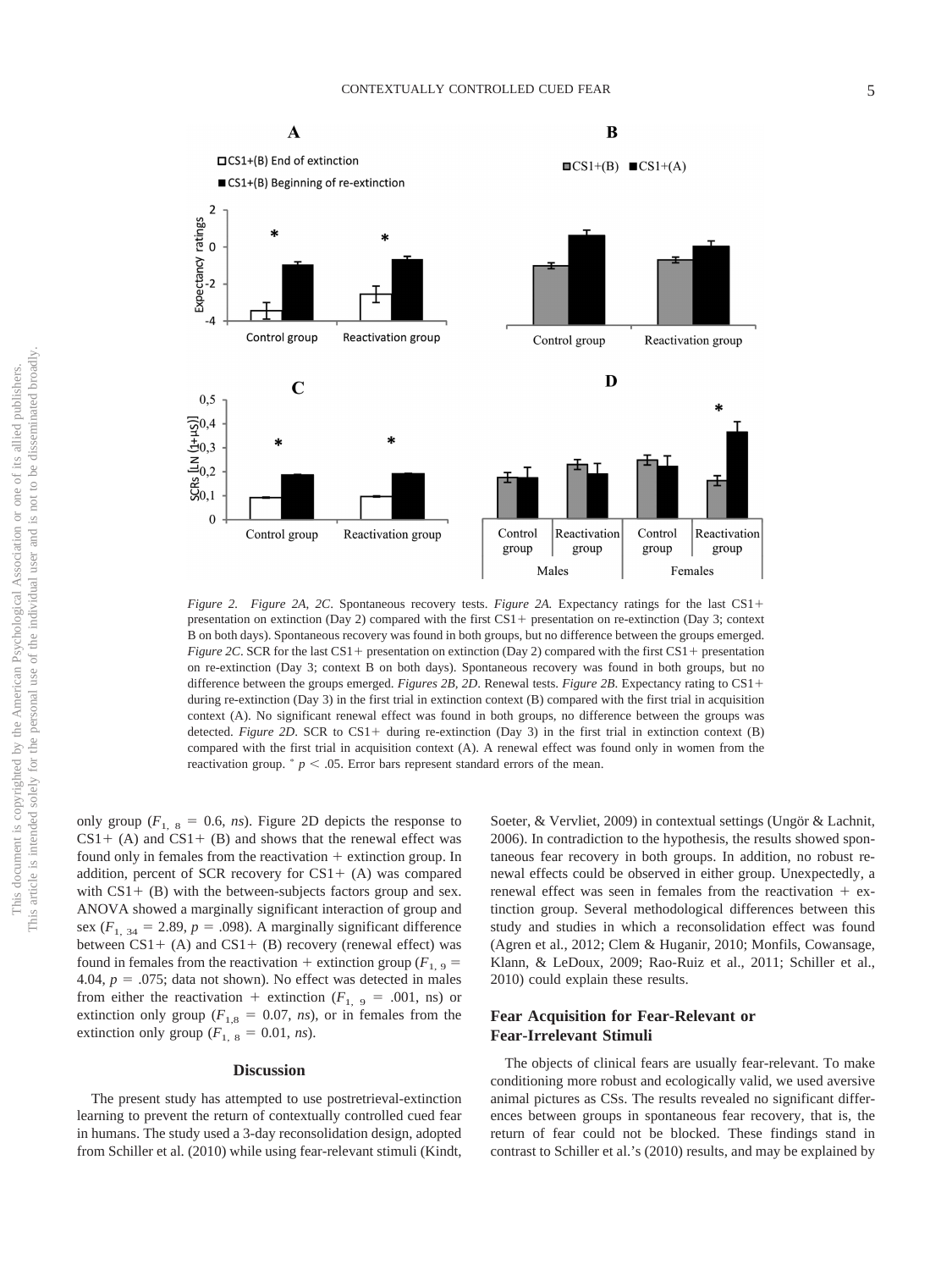the choice of biologically fear-relevant stimuli, as opposed to fear-irrelevant stimuli (i.e., differently colored shapes used in Schiller et al., 2010). Fear-relevant stimuli may have led to a stronger fear memory, which was not as vulnerable as the neutral shapes. Similarly, Soeter and Kindt (2011) and Golkar et al. (2012) could not replicate Schiller et al.'s (2010) findings while using fear-relevant stimuli.

#### **Context Salience**

When extinction learning is performed in a context other than the original acquisition context, it is quite common for a fear response to return (Bouton & King, 1983). Monfils et al. (2009) have successfully prevented the renewal of fear by using postretrieval-extinction learning in rodents. Chan et al. (2010), however, could not find consistent effects of postretrieval extinction on the return of fear. In our study, the ABA renewal effect was examined by comparing the response to stimulus  $CS1+$  on Day 3 in acquisition and extinction context (Ungör & Lachnit, 2008). Assuming postretrieval extinction could prevent the return of fear, one would have expected to see a renewal effect in the extinctiononly group but not in the reactivation  $+$  extinction group. However, no robust renewal effects were seen in expectancy ratings of both groups. In fact, a renewal effect was seen only in SCR of females from the reactivation  $+$  extinction group.

In this study, different frames, with distinct colors, names, and textures surrounding the aversive animal pictures, were used as different contexts. Ungör & Lachnit (2006) and Hamacher-Dang, Ungör, & Wolf (2013) were able to show significant renewal effects when they used different restaurant frames as contexts in a nonaversive predictive learning task. It is suggested that in the fear conditioning paradigm, while using fear-relevant stimuli, these context changes might not be taken into account (Hamm, Vaitl, & Lang, 1989). The robust renewal effect in SCRs seen only in females from the reactivation  $+$  extinction group, could have resulted from the female participants' response to the reminder cue used for reactivation. The exposure to the formerly reinforced  $CS1+$  (albeit unreinforced and without the zoo frame of the acquisition context) may have enhanced the fear toward the stimulus in its acquisition context, perhaps generalizing it to the acquisition context (A) itself, creating contextual fear (Baas, 2013). Sex differences in the prevalence of anxiety disorders (Kessler et al., 2005) and emotional learning (Cahill, Gorski, & Le, 2003; Merz et al., 2012) may depend on sex hormones and the female's menstrual cycle (Milad, Igoe, Lebron-Milad, & Novales, 2009; Milad et al., 2010; Zeidan et al., 2011), and can explain why contextual fear was found in females only. As the reduction of endogenous sex hormones by hormonal contraceptives can alter emotional learning in females (Graham & Milad, 2013; Merz et al., 2012), it is suggested, that their use by all female participants in the current study altered the emotional learning, leading to contextual fear following the reactivation procedure. As amygdala activation (Tabbert et al., 2011) or SCRs (Knight, Nguyen, & Bandettini, 2003) following fear conditioning can be seen under some circumstances in the absence of awareness, this may explain why the effect was seen only in autonomic arousal, measured by SCRs, and not in the cognitive measure of expectancy ratings. To examine this further, future research should use the fear potentiated startle, estimating the ongoing affective state, as additional measure of fear (Kindt & Soeter, 2013).

#### **Reactivation of Contextual Fear**

Schiller et al. (2010) used a cued fear paradigm in humans. Without context manipulation, the pre-extinction reactivation consisted of a single unreinforced presentation of the CS, which led to a reduction in the return of fear. Monfils et al. (2009) reactivated the formerly reinforced CS in the to-be-extinction context, and found reduced renewal. In the present study, the reactivated stimulus was presented without any zoo frame (neither acquisition nor the to-be extinction context). If the reactivation context is of importance, then lack of extinction context may explain why reactivation had no beneficial effect. However, Chan et al. (2010) examined the effects of reactivation in acquisition or extinction contexts on the return of fear in both contexts and had inconsistent results. A beneficial effect of memory reactivation was found only when reactivation occurred in the acquisition context and testing was performed in the extinction context. In other words, extinction was enhanced but renewal was not affected. When reactivation occurred in the to-be-extinction context, fear was enhanced. These contradicting effects, that may be a result of procedural differences between Chan et al. (2010) and Monfils et al. (2009), further demonstrate the sensitivity of postreactivation extinction learning to subtle methodological alternations.

#### **Conclusion**

To conclude, the present study failed to find a beneficial effect of postretrieval-extinction learning on spontaneous recovery and renewal of contextually controlled cued conditioning to fearrelevant stimuli in humans. Spontaneous return of fear was found across groups, while the renewal effect was rather weak. The choice of stimuli, context salience or reactivation context may explain the lack of reconsolidation effect. Similar to other studies (Golkar, Bellander, Olsson, & Öhman, 2012; Kindt & Soeter, 2013), the failure to show a reconsolidation effect suggest that the effects of postretrieval-extinction learning are rather sensitive to methodological changes (Auber, Tedesco, Jones, Monfils, & Chiamulera, 2013). Due to its boundary conditions, reconsolidation may thus be difficult to effectively translate to clinical settings.

#### **References**

- Agren, T., Engman, J., Frick, A., Björkstrand, J., Larsson, E., Furmark, M., & Fredrikson, M. (2012). Disruption of reconsolidation erases a fear memory trace in the human amygdala. *Science, 337,* 1550 –1552. doi: 10.1126/science.1223006
- Alberini, C. M. (2005). Mechanisms of memory stabilization: Are consolidation and reconsolidation similar or distinct processes? *Trends in Neurosciences, 28,* 51–56. doi:10.1016/j.tins.2004.11.001
- Alberini, C. M. (2008). The role of protein synthesis during the labile phases of memory: Revisiting the skepticism. *Neurobiology of Learning and Memory, 89,* 234 –246. doi:10.1016/j.nlm.2007.08.007
- Auber, A., Tedesco, V., Jones, C., Monfils, M., & Chiamulera, C. (2013). Post-retrieval extinction as reconsolidation interference? Methodological issues or boundary conditions? *Psychopharmacology*, 226, 631-647. doi:10.1007/s00213-013-3004-1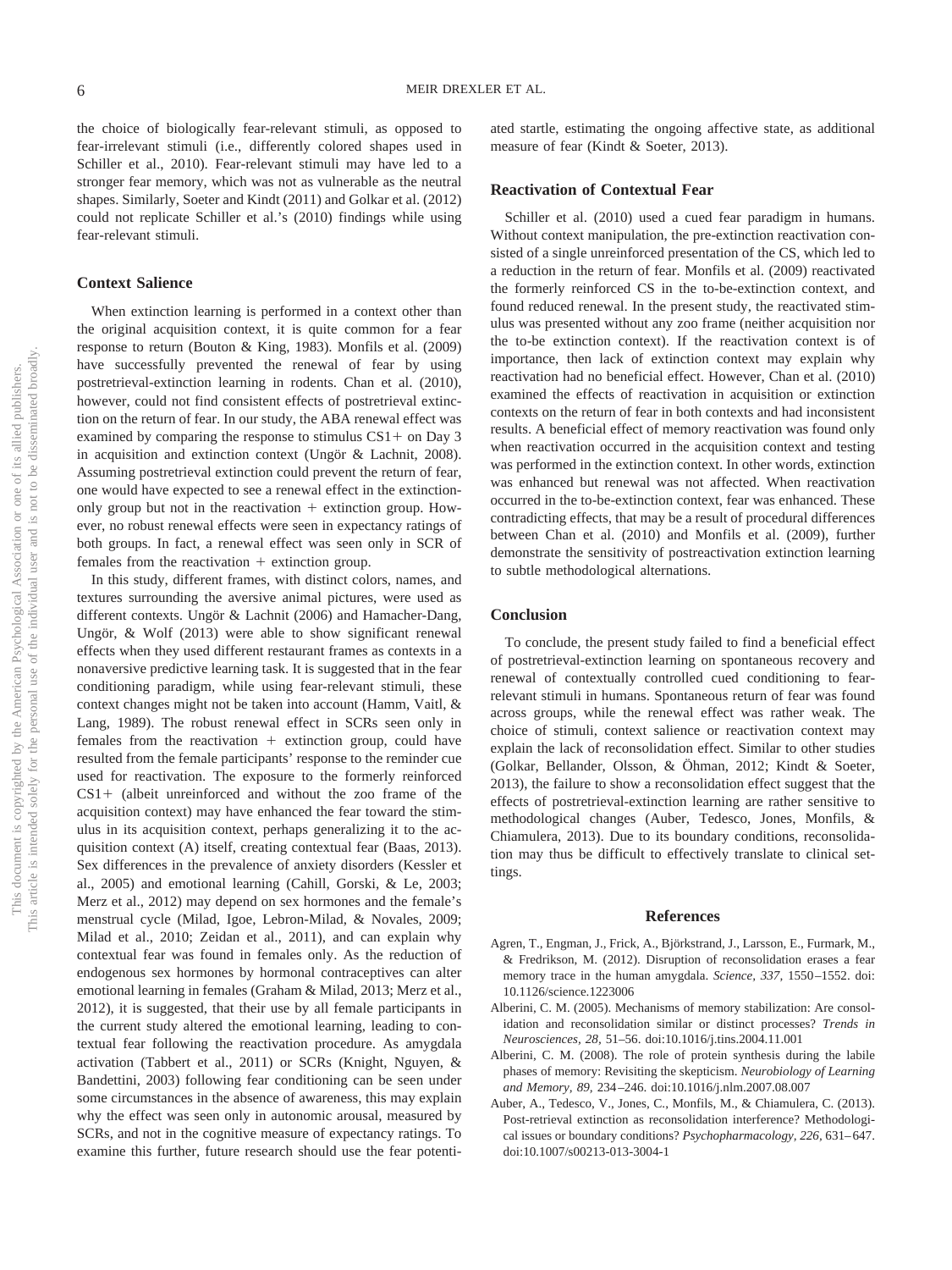- Baas, J. M. (2013). Individual differences in predicting aversive events and modulating contextual anxiety in a context and cue conditioning paradigm. *Biological Psychology, 92,* 17–25. doi:10.1016/j.biopsycho.2012 .02.001
- Bouton, M. E. (2002). Context, ambiguity, and unlearning: Sources of relapse after behavioral extinction. *Biological Psychiatry, 52,* 976 –986. doi:10.1016/S0006-3223(02)01546-9
- Bouton, M. E., & King, D. (1983). Contextual control of the extinction of conditioned fear: Tests for the associative value of the context. *Journal of Experimental Psychology: Animal Behavior Processes, 9,* 248 –265. doi:10.1037/0097-7403.9.3.248
- Brunet, A., Orr, S. P., Tremblay, J., Robertson, K., Nader, K., & Pitman, R. K. (2008). Effect of post-retrieval propranolol on psychophysiologic responding during subsequent script-driven traumatic imagery in posttraumatic stress disorder. *Journal of Psychiatric Research, 42,* 503–506. doi:10.1016/j.jpsychires.2007.05.006
- Cahill, L., Gorski, L., & Le, K. (2003). Enhanced human memory consolidation with post-learning stress: Interaction with the degree of arousal at encoding. *Learning & Memory, 10,* 270 –274. doi:10.1101/lm.62403
- Cahill, L., Prins, B., Webe, M., & McGaugh, J. (1994). Beta-adrenergic activation and memory for emotional events. *Nature, 371,* 702–704. doi:10.1038/371702a0
- Cai, W. H., Blundell, J., Han, J., Greene, R., & Powell, C. (2006). Postreactivation glucocorticoids impair recall of established fear memory. *The Journal of Neuroscience, 26,* 9560 –9566. doi:10.1523/ JNEUROSCI.2397-06.2006
- Chan, W. Y., Leung, H., Westbrook, R., & McNally, G. (2010). Effects of recent exposure to a conditioned stimulus on extinction of Pavlovian fear conditioning. *Learning & Memory, 17,* 512–521. doi:10.1101/lm .1912510
- Clem, R. L., & Huganir, R. L. (2010). Calcium-permeable AMPA receptor dynamics mediate fear memory erasure. *Science, 330,* 1108 –1112. doi: 10.1126/science.1195298
- Craske, M. (1999). *Anxiety disorders: Psychological approaches to theory and treatment*. Boulder, CO: Westview Press.
- Delgado, M. R., Olsson, A., & Phelps, E. (2006). Extending animal models of fear conditioning to humans. *Biological Psychology, 73,* 39 – 48. doi:10.1016/j.biopsycho.2006.01.006
- Dudai, Y. (2004). The neurobiology of consolidations, or, how stable is the engram? *Annual Review of Psychology, 55,* 51– 86. doi:10.1146/annurev .psych.55.090902.142050
- Duvarci, S., & Nader, K. (2004). Characterization of fear memory reconsolidation. *The Journal of Neuroscience, 24,* 9269 –9275. doi:10.1523/ JNEUROSCI.2971-04.2004
- Forcato, C., Burgos, V., Argibay, P., Molina, V., Pedreira, M., & Maldonado, H. (2007). Reconsolidation of declerative memory in humans. *Learning & Memory, 14,* 295–303. doi:10.1101/lm.486107
- Golkar, A., Bellander, M., Olsson, A., & Öhman, A. (2012). Are fear memories erasable? Reconsolidation of learned fear with fear-relevant and fear-irrelevant stimuli. *Frontiers in Behavioral Neuroscience, 6,* 80 – 89. doi:10.3389/fnbeh.2012.00080
- Graham, B. M., & Milad, M. R. (2013). Blockade of estrogen by hormonal contraceptives impairs fear extinction in female rats and women. *Biological Psychiatry, 73,* 371–378. doi:10.1016/j.biopsych.2012.09.018
- Grillon, C. (2002). Startle reactivity and anxiety disorders: Aversive conditioning, context and neurobiology. *Biological Psychiatry, 52,* 958 – 975. doi:10.1016/S0006-3223(02)01665-7
- Hamacher-Dang, T., Ungör, M., & Wolf, O. T. (2013). Stress impairs retrieval of extinguished and unextinguished associations in a predictive learning task. *Neurobiology of Learning and Memory, 104, 1-8.* doi: 10.1016/j.nlm.2013.04.007
- Hamm, A., Vaitl, D., & Lang, P. (1989). Fear conditioning, meaning and belongingness: A selective association analysis. *Journal of Abnormal Psychology, 98,* 395– 406. doi:10.1037/0021-843X.98.4.395
- Hupbach, A., Gomez, L., Hardt, O., & Nadel, R. (2007). Reconsolidation of episodic memories: A subtle reminder triggers integration of new information. *Learning & Memory, 14,* 47–53. doi:10.1101/lm.365707
- Kessler, R., Berglund, P., Demler, O., Jin, R., Merikangas, K., & Walters, E. (2005). Lifetime prevalence and age-of-onset distributions of *DSM–IV* disorders in the National Comorbidity Survey Replication. *Archives of General Psychiatry, 62,* 593– 602. doi:10.1001/archpsyc.62 .6.593
- Kindt, M., & Soeter, M. (2013). Reconsolidation in a human fear conditioning study: A test of extinction as updating mechanism. *Biological Psychology, 92,* 43–50. doi:10.1016/j.biopsycho.2011.09.016
- Kindt, M., Soeter, M., & Vervliet, B. (2009). Beyond extinction: Erasing human fear responses and preventing the return of fear. *Nature Neuroscience, 12,* 256 –258. doi:10.1038/nn.2271
- Knight, D. C., Nguyen, H. T., & Bandettini, P. A. (2003). Expression of conditional fear with and without awareness. *Proceedings of the National Academy of Sciences of the United States of America, 100,* 15280 –15283. doi:10.1073/pnas.2535780100
- Lang, P., Bradley, M., & Cuthbert, B. (2005). *International affective picture system (IAPS): Affective ratings of pictures and instruction manual* (Technical Report No. A-6). Gainesville, FL: University of Florida.
- Lee, J., Everitt, B., & Thomas, K. (2004). Independent cellular processes for hippocampal memory consolidation and reconsolidation. *Science, 304,* 839 – 843. doi:10.1126/science.1095760
- Lewis, D. (1979). Psychobiology of active and inactive memory. *Psychological Bulletin, 86,* 1054 –1083. doi:10.1037/0033-2909.86.5.1054
- Merz, C., Tabbert, K., Schweckendiek, J., Klucken, T., Vaitl, D., Stark, R., & Wolf, O. T. (2012). Neuronal correlates of extinction learning are modulated by sex hormones. *Social Cognitive and Affective Neuroscience, 7,* 819 – 830. doi:10.1093/scan/nsr063
- Milad, M., Igoe, S., Lebron-Milad, K., & Novales, J. (2009). Estrous cycle phase and gonadal hormones influence conditioned fear extinction. *Neuroscience, 164,* 887– 895. doi:10.1016/j.neuroscience.2009.09.011
- Milad, M. R., Orr, S. P., Pitman, R. K., & Rauch, S. L. (2005). Context modulation of memory for fear extinction in humans. *Psychophysiology, 42,* 456 – 464. doi:10.1111/j.1469-8986.2005.00302.x
- Milad, M. R., Zeidan, M. A., Contero, A., Pitman, R. K., Klibanski, A., Rauch, S. L., & Goldstein, J. M. (2010). The influence of gonadal hormones on conditioned fear extinction in healthy humans. *Neuroscience, 168,* 652– 658. doi:10.1016/j.neuroscience.2010.04.030
- Monfils, M., Cowansage, K., Klann, E., & LeDoux, J. (2009). Extinctionreconsolidation boundaries: Key to persistent attenuation of fear memories. *Science, 324,* 951–955. doi:10.1126/science.1167975
- Myers, K., & Davis, M. (2007). Mechanisms of fear extinction. *Molecular Psychiatry, 12,* pp.120 –150. doi:10.1038/sj.mp.4001939
- Nader, K., Schafe, G., & LeDoux, J. (2000). Fear memories requires protein synthesis in the amygdala for reconsolidation after retrieval. *Nature, 406,* 722–726. doi:10.1038/35021052
- Norrholm, S., Javanovic, T., Vervliet, B., Myers, K., Davis, M., Rothbaum, B., & Duncan, E. (2006). Conditioned fear extinction and reinstatement in a human fear potentiated startle paradigm. *Learning & Memory, 13,* 681– 686. doi:10.1101/lm.393906
- Oyarzún, J., Lopez-Barroso, D., Fuentemilla, L., Curcurell, D., Pedraza, C., Rodriguez-Fornells, A., & de Diego-Balaguer, R. (2012). Updating fearful memories with extinction training during reconsolidation: A human study using auditory aversive stimuli. *PloS ONE, 7,* e38849. doi:10.1371/journal.pone.0038849
- Pedreira, M. (2004). Mismatch between what is expected and what actually occurs triggers memory reconsolidation or Extinction. *Learning & Memory, 11,* 579 –585. doi:10.1101/lm.76904
- Rao-Ruiz, P., Rotaru, D. C., van der Loo, R. J., Mansvelder, H. D., Stiedl, O., Smit, A. B., & Spijker, S. (2011). Retrieval-specific endocytosis of